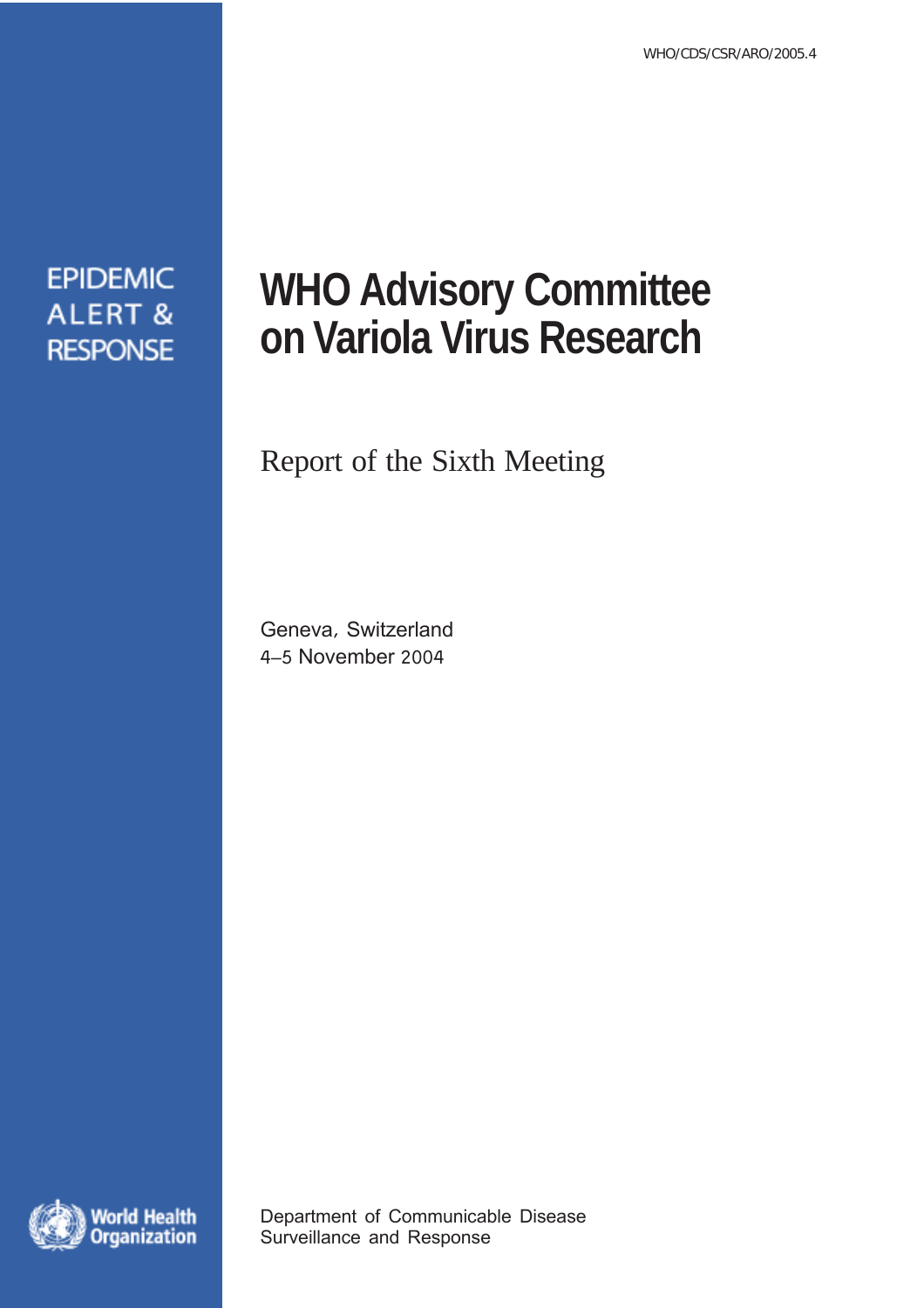## **WHO Advisory Committee on Variola Virus Research**

Report of the Sixth Meeting

Geneva, Switzerland 4–5 November 2004

World Health Organization Department of Communicable Disease Surveillance and Response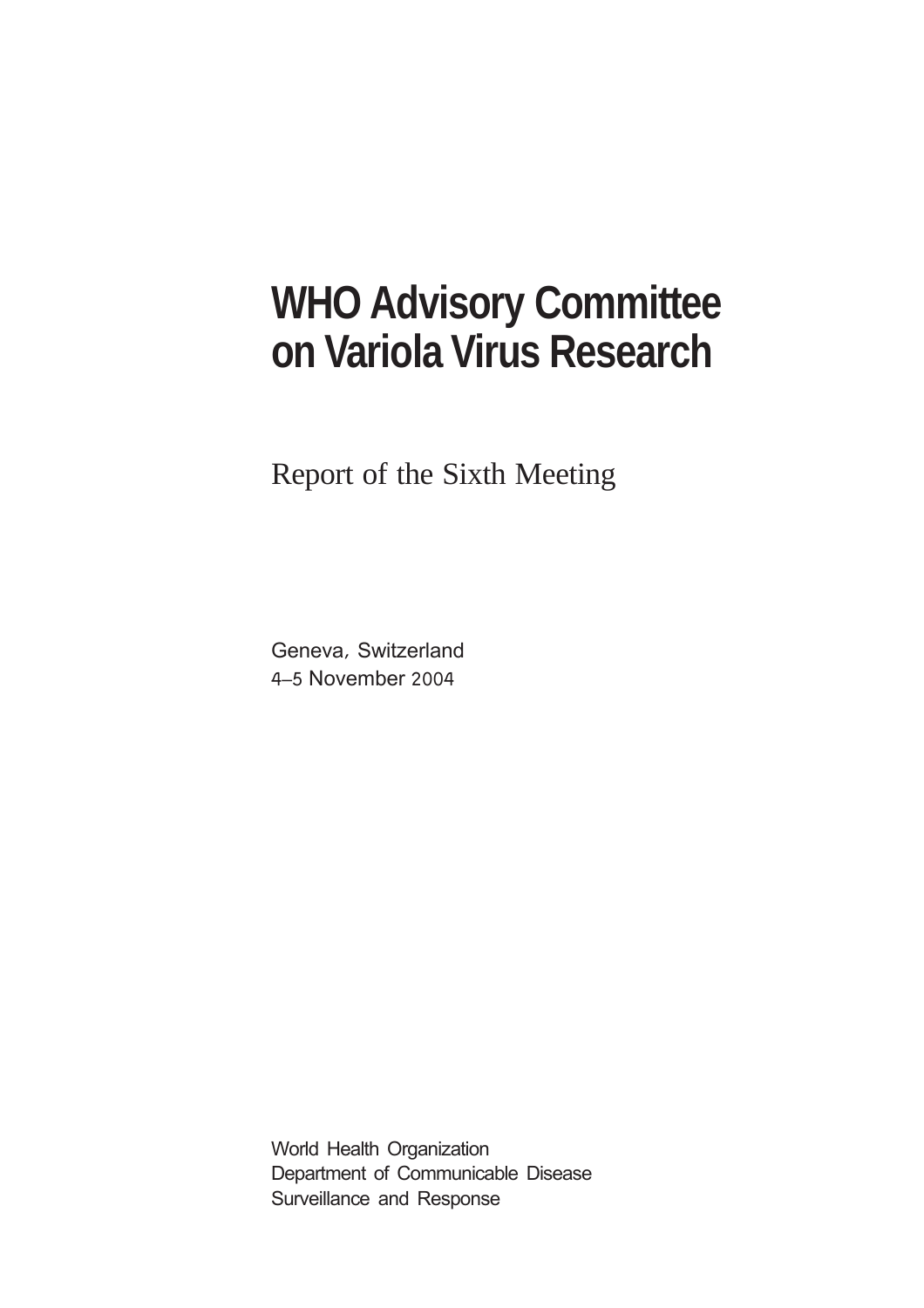#### **© World Health Organization 2005**

All rights reserved.

The designations employed and the presentation of the material in this publication do not imply the expression of any opinion whatsoever on the part of the World Health Organization concerning the legal status of any country, territory, city or area or of its authorities, or concerning the delimitation of its frontiers or boundaries. Dotted lines on maps represent approximate border lines for which there may not yet be full agreement.

The mention of specific companies or of certain manufacturers' products does not imply that they are endorsed or recommended by the World Health Organization in preference to others of a similar nature that are not mentioned. Errors and omissions excepted, the names of proprietary products are distinguished by initial capital letters.

All reasonable precautions have been taken by WHO to verify the information contained in this publication. However, the published material is being distributed without warranty of any kind, either express or implied. The responsibility for the interpretation and use of the material lies with the reader. In no event shall the World Health Organization be liable for damages arising from its use.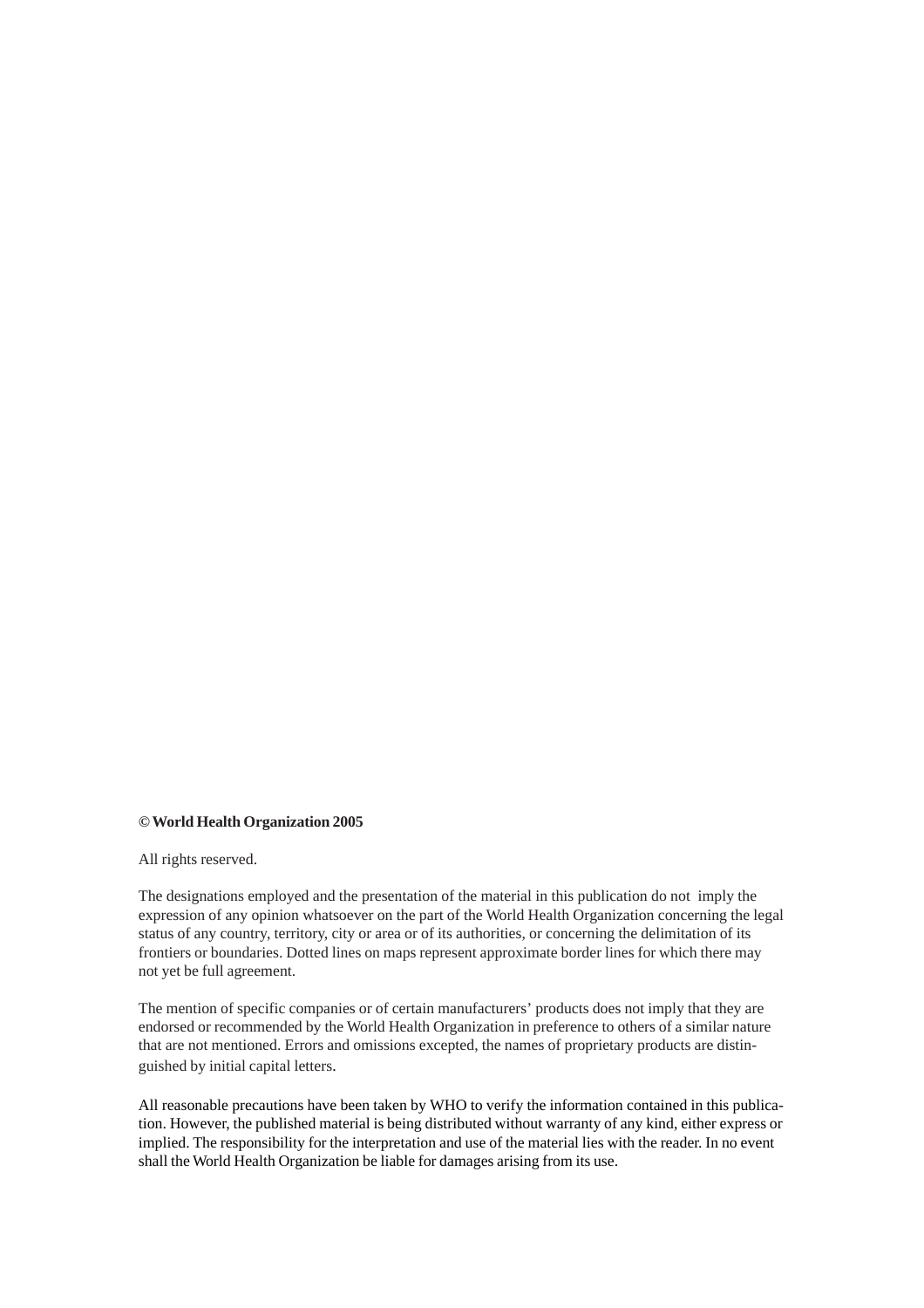### **Contents**

| 2.             |                                                                           |  |
|----------------|---------------------------------------------------------------------------|--|
| 3.             |                                                                           |  |
| $\overline{4}$ |                                                                           |  |
| 5.             |                                                                           |  |
| 6.             |                                                                           |  |
| 7.             |                                                                           |  |
| 8.             | Proposed revisions of the 1994 recommendations of the Ad Hoc Committee on |  |
|                |                                                                           |  |
|                |                                                                           |  |
|                |                                                                           |  |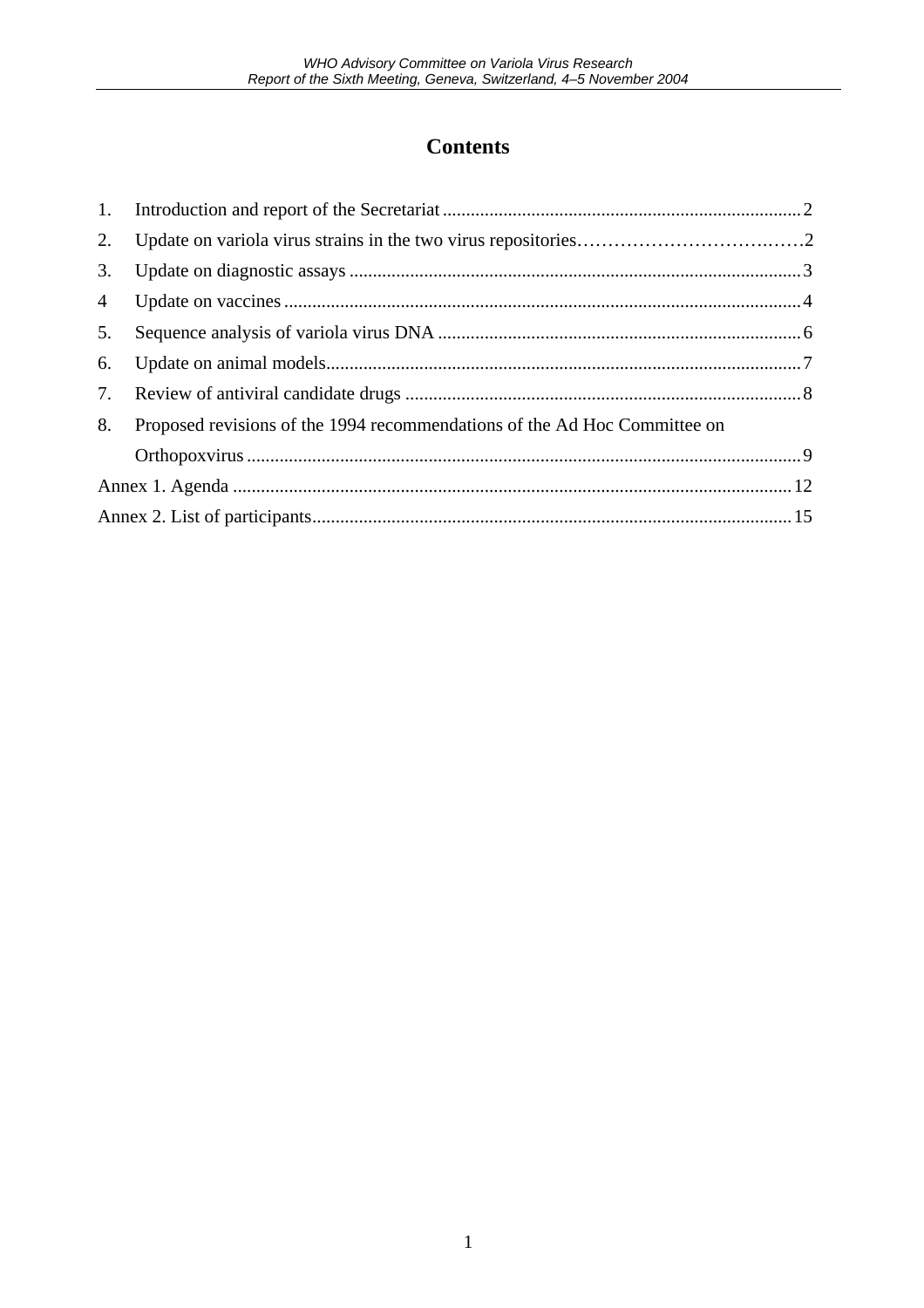#### **1. Introduction and report of the Secretariat**

1.1 Dr Mike Ryan welcomed participants to the sixth meeting of the WHO Advisory Committee on Variola Virus Research. This was reiterated by Dr Cathy Roth who indicated that the purpose of the meeting was to review the progress of current essential research that depended on access to live variola virus, to advise WHO on the continuing need for this research and to consider proposed revisions to the 1994 recommendations of the Ad Hoc Committee on Orthopoxvirus Infections. Professor Geoffrey Smith was appointed Chairman and Dr Robert Drillien and Dr Peter Greenaway Rapporteurs.

1.2 Dr Daniel Lavanchy then summarized the work of the WHO Secretariat during the past year. He noted that the Ad Hoc Committee on Orthopoxvirus Infections, which advises WHO on public health perspectives, had met on 31 August and 1 September 2004 to consider two main issues.

1.3 The first item considered by the Ad Hoc Committee was a proposed operational framework for the development and management of a smallpox vaccine stockpile and strategic reserve of smallpox vaccine for use by WHO in an emergency. It was intended that this should be composed of two components – a stock of 5 x  $10^6$  doses to be held in Geneva and pledged stocks of 200 x  $10^6$ doses to be held by Member States. The operational framework governing the generation and use of these stocks was now being considered by WHO.

1.4 Second, the Ad Hoc Committee considered possible revisions to their 1994 recommendations concerning the handling of live variola virus and variola virus DNA. The conclusion was that members of the WHO Advisory Committee on Variola Virus Research were best placed to propose changes to these recommendations and advise on how any changes should be implemented.

#### **2. Update on variola virus strains in the two virus repositories**

2.1 Updates were given on the variola virus strains held in the repositories at the Russian State Centre for Research on Virology and Biotechnology (VECTOR), Koltsovo, Russian Federation and the Centers for Disease Control and Prevention, Atlanta, United States of America. Basically, there had been no change in the inventories at either repository. However, a unifying inventory system giving (where known) the derivation of each strain, the material available, virus titre and number of vials was being introduced. These inventories were compliant with the United States Regulations on Select Agents and were lodged with WHO.

2.2 The Advisory Committee was reminded that the Russian collection comprises 120 strains, including 17 primary isolates. It also holds libraries of hybrid plasmids carrying DNA fragments of the complete genomes of eight variola virus strains belonging to two epidemiological types and isolated in different geographical regions of the world. Two internal inspections had been carried out in January and June 2004 that confirmed that the repository was being adequately maintained and that the inventory corresponded to what variola virus cultures were present.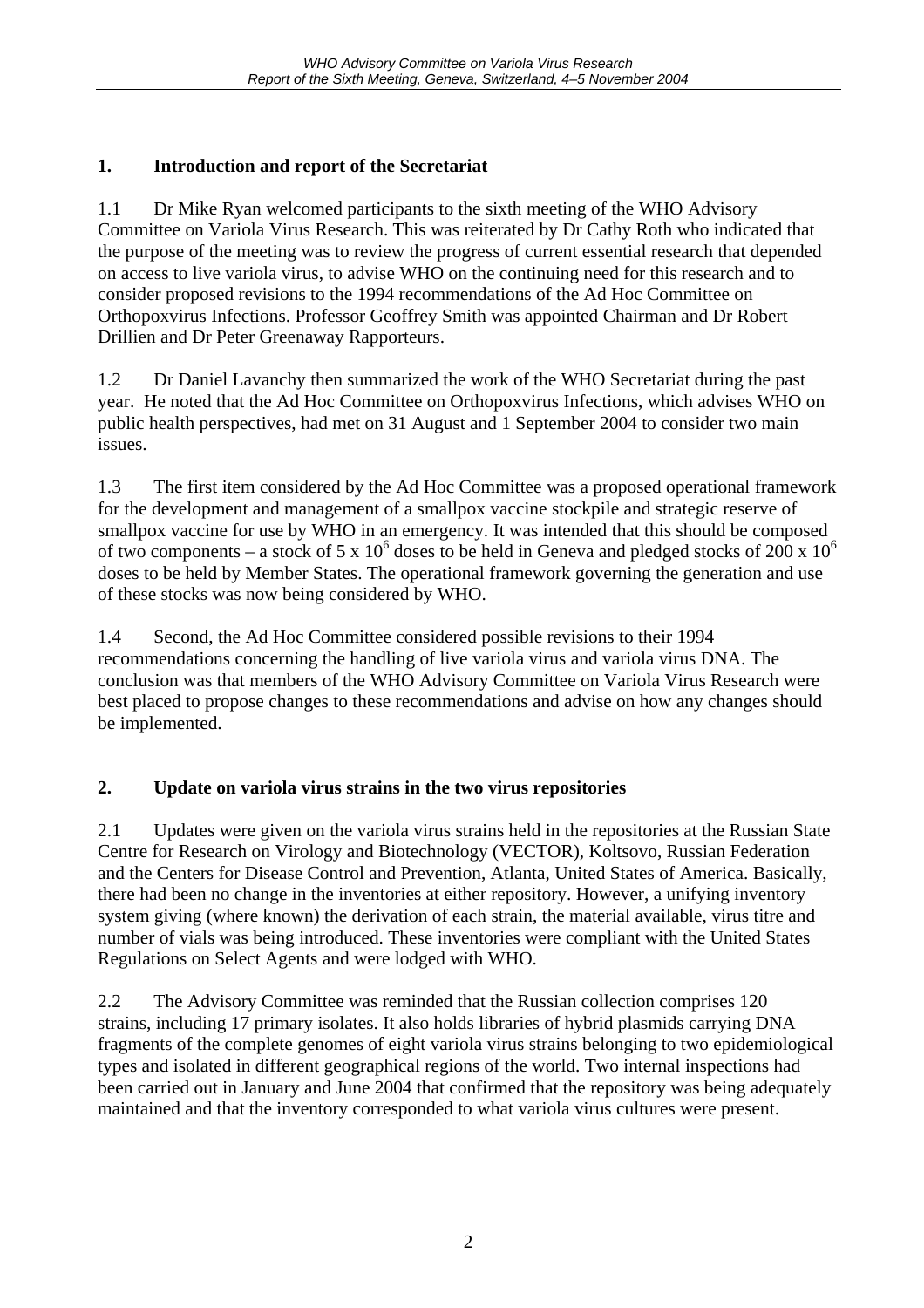2.3 The Advisory Committee was also reminded that the United States collection contained 451 isolates. The year/date of isolation was known for 229 of these and the geographical area of isolation was known for 238 of them. A total of 49 isolates from divergent geographical origin, year of isolation and low passage number were chosen for in-depth study. Of these, 45 were shown to be viable and have been subject to restriction fragment length polymorphism (RFLP) analysis. Of these, 40 have been sequenced completely. It was noted that a number of requests had been made for the supply of DNA fragments for diagnostic purposes. These have been fulfilled.

2.4 The Advisory Committee was informed that work on the rabbitpox/variola virus chimeric viruses had been carried out to further characterize available diagnostic tests and that additional work on these viruses as well as on the cowpox/variola chimeric viruses was being contemplated before DNA could be isolated from these viruses and archived. Problems with the availability of the BSL-4 laboratory have delayed this work. The Committee maintained the view that retention of the viruses had no scientific justification and repeated the recommendation, made at its fourth and fifth meetings, that these viruses should be destroyed and their destruction recorded in the inventory.

#### **3. Update on diagnostic assays**

3.1 Dr I. Damon then presented a "Review and update on reagents and diagnostics: nucleic acids, preparing for FDA review, and monoclonal characterization". The key points were:

- $\triangleright$  quantitative and qualitative diagnostic assays based on real-time PCR were available and had been field-tested. Reagents and protocols had been refined and standardized. Validated tests had been distributed to public health laboratories;
- $\triangleright$  the sensitivity of these tests was now down to between 5 and 50 genome copies using DNA prepared from purified virus. The tests were capable of differentiating variola virus from other orthopoxviruses and distinguishing between different variola virus strains;
- $\triangleright$  IgM capture assays had been used successfully to follow the immune responses to monkeypox virus infections in the United States as well as classifying possible cases. IgM responses to monkeypox virus infection could be detected in those vaccinated previously against smallpox;
- $\triangleright$  laboratory algorithms covering febrile illness had been developed;
- $\triangleright$  monoclonal antibodies recognizing conformational epitopes to variola virus have been characterized partially and have some variola virus-specific neutralizing activity. Further analysis of a second set of monoclonal antibodies revealed that they recognize a 41 kDa protein of variola, vaccinia and camelpox viruses.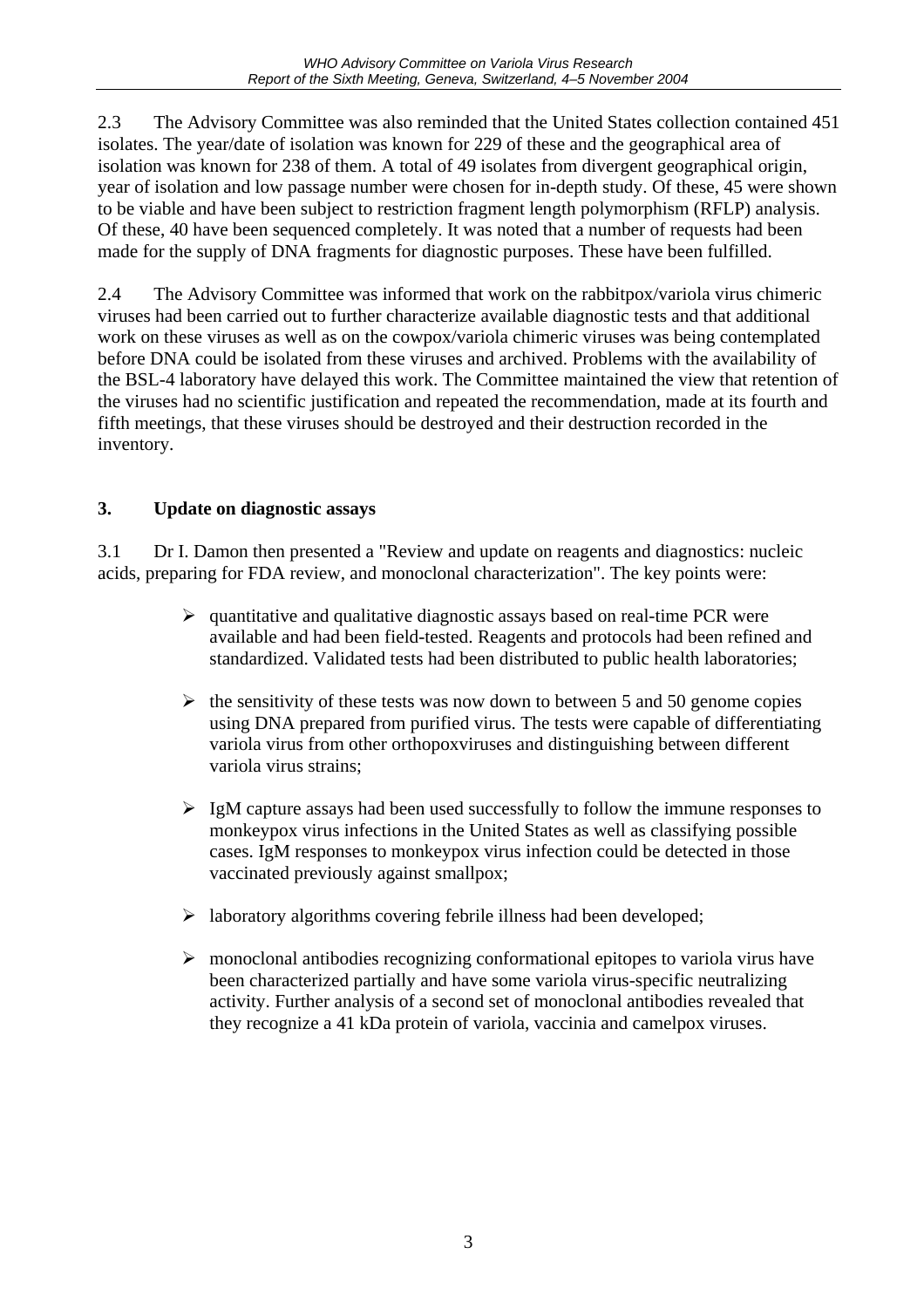3.2 Dr H. Meyer presented a paper on the "Detection of orthopoxviruses and simultaneous identification of smallpox virus". He noted that available methods for the identification and differentiation of orthopoxviruses were based on electron microscopy, antigen and antibody detection, isolation and real-time PCR. He noted that:

- $\triangleright$  the identification of variola virus could be both rapid and specific;
- $\triangleright$  robust methodologies had been developed and published, and the reagents involved had been produced to good manufacturing practices (GMP) standards;
- $\triangleright$  tests to differentiate orthopoxvirus strains had been field-tested and these could also differentiate orthopoxvirus infections from other confounding virus infections such as Varicella-zoster virus infections.

3.3 Dr N. Tikunova described her work on the production of "Human combinatorial antibodies against orthopoxviruses". The objective here was to create a collection of recombinant human antibodies against orthopoxviruses and to select those with either genus specificity or variola virus specificity. In summary:

- $\triangleright$  initial work using a combinatorial synthetic phage display library had yielded a number of antibodies that recognized orthopoxviruses including variola virus, but none of these neutralized variola virus;
- $\triangleright$  it was decided to create a phage display library from individuals immunized with vaccinia virus;
- $\triangleright$  antibodies that can be used for orthopoxvirus differentiation and neutralization were obtained and characterized.

3.4 Dr V. Loktev presented a paper on "Cross-reactive neutralizing monoclonal antibodies to the orthopoxviruses". The key points made included:

- $\triangleright$  hyperimmune sera to different orthopoxviruses are not discriminatory as there are many cross-reactions. This provides a justification for the isolation of neutralizing monoclonal antibodies;
- $\triangleright$  rat and mouse hybridomas against ectromelia, vaccinia and monkeypox viruses have been produced, or obtained from Dr Ichihashi, and characterized;
- $\triangleright$  many of these recognize a native 14 kDa protein from variola and ectromelia viruses and may recognize a neutralizing cross-reactive epitope. Some of these were able to neutralize variola and vaccinia viruses.

#### **4. Update on vaccines**

4.1 Professor S. Shchelkunov initiated this part of the meeting by describing the "Creation of a live polyvalent vaccine against human immunodeficiency virus, hepatitis B virus, and orthopoxviruses". He noted that such a vaccine would have significant benefits for both biosecurity and public health. The candidate vaccine had been created using coding sequences for T-cell and B-cell epitopes of human immunodeficiency virus (HIV) and hepatitis B virus ( HBV) proteins,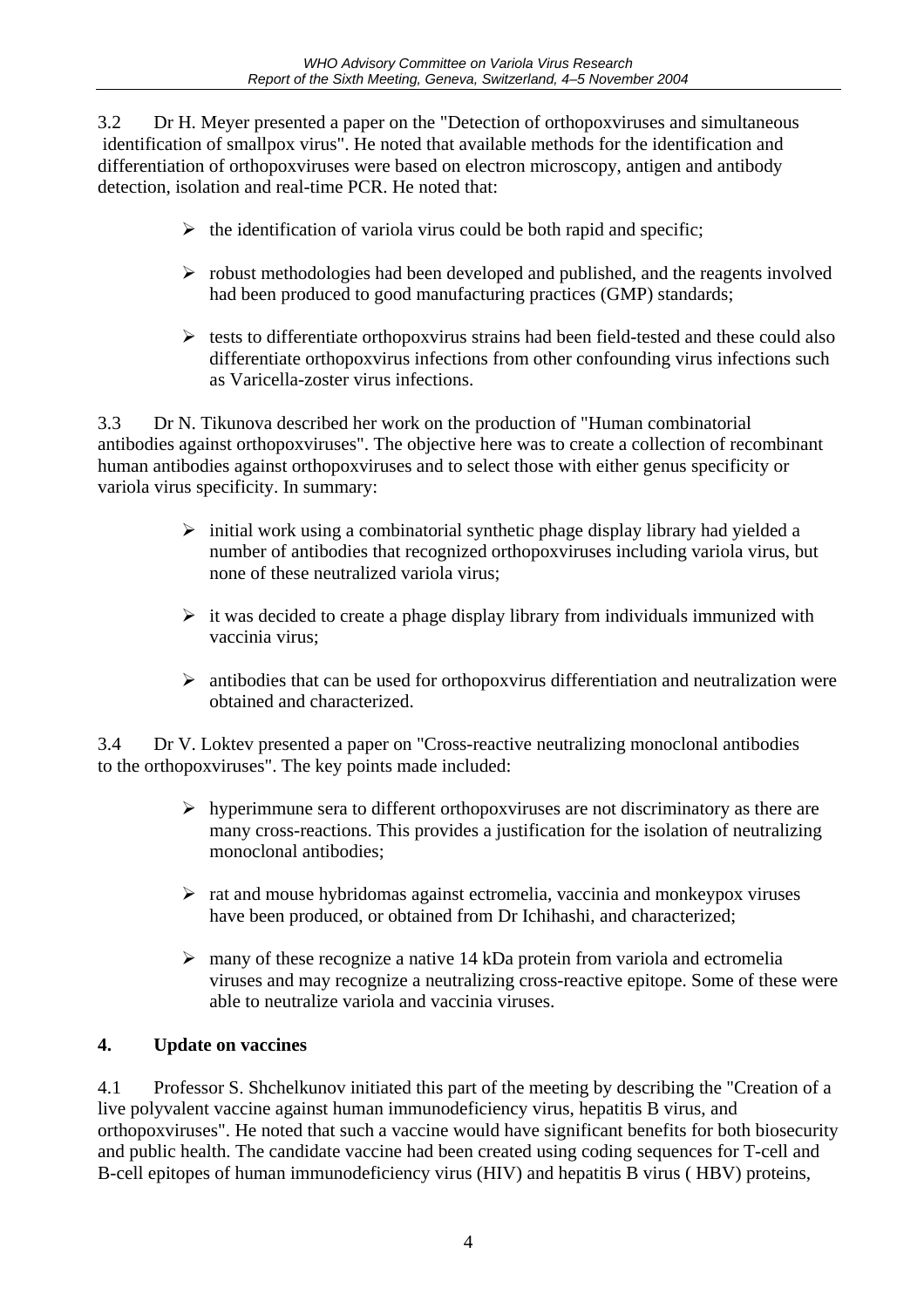which subsequently had been inserted into vaccinia virus. The recombinants produced had the following characteristics:

- $\triangleright$  were stable in tissue culture over 10 passages;
- $\triangleright$  induced immune responses to the expected epitopes when inoculated subcutaneously and intracutaneously in BALB/c mice;
- $\triangleright$  were candidates for a live polyvalent virus vaccine.

4.2 Dr A. Sergeev presented a paper describing studies on the "Reactogenicity, safety and immunogenicity of recombinant variola and hepatitis B bivaccine for oral immunization in humans". This vaccine had been developed because of the risk associated with the use of intradermal inoculations. Tablets "Revax–BT" had been produced. These were stable at –20 °C for 3 years and could be administered orally (held in the mouth while dissolving). He described:

- $\triangleright$  a clinical trial in which volunteers of different ages and vaccinia immune status were immunized with different doses of vaccine at different times;
- $\triangleright$  results in which both different degrees of reactogenicity and different levels of immune responses were detected;
- $\triangleright$  difficulties in obtaining significant immune response to hepatitis B antigens;
- $\triangleright$  an optimal scheme for immunization.

4.3 Dr D. Ulaeto then outlined "UK research on medical countermeasures to smallpox". The aim of this research is to develop or provide access to effective and licensed vaccines and pharmaceutical countermeasures to smallpox. He indicated that the United Kingdom had:

- $\triangleright$  purchased vaccine stocks based on the Lister strain grown in tissue culture and had benchmarked these against existing vaccine stocks;
- $\triangleright$  observed some variation in protective efficacy of the different vaccine stocks in mice;
- $\triangleright$  undertaken studies on the efficacy of modified vaccinia virus Ankara (MVA) as a second-generation vaccine and that this had performed well in murine lethal challenge experiments;
- $\triangleright$  studied subunit vaccines based on both proteins and DNA and was investigating correlates of protection;
- $\triangleright$  collaborated with the USA in identifying antiviral agents directed against different virus-encoded functions.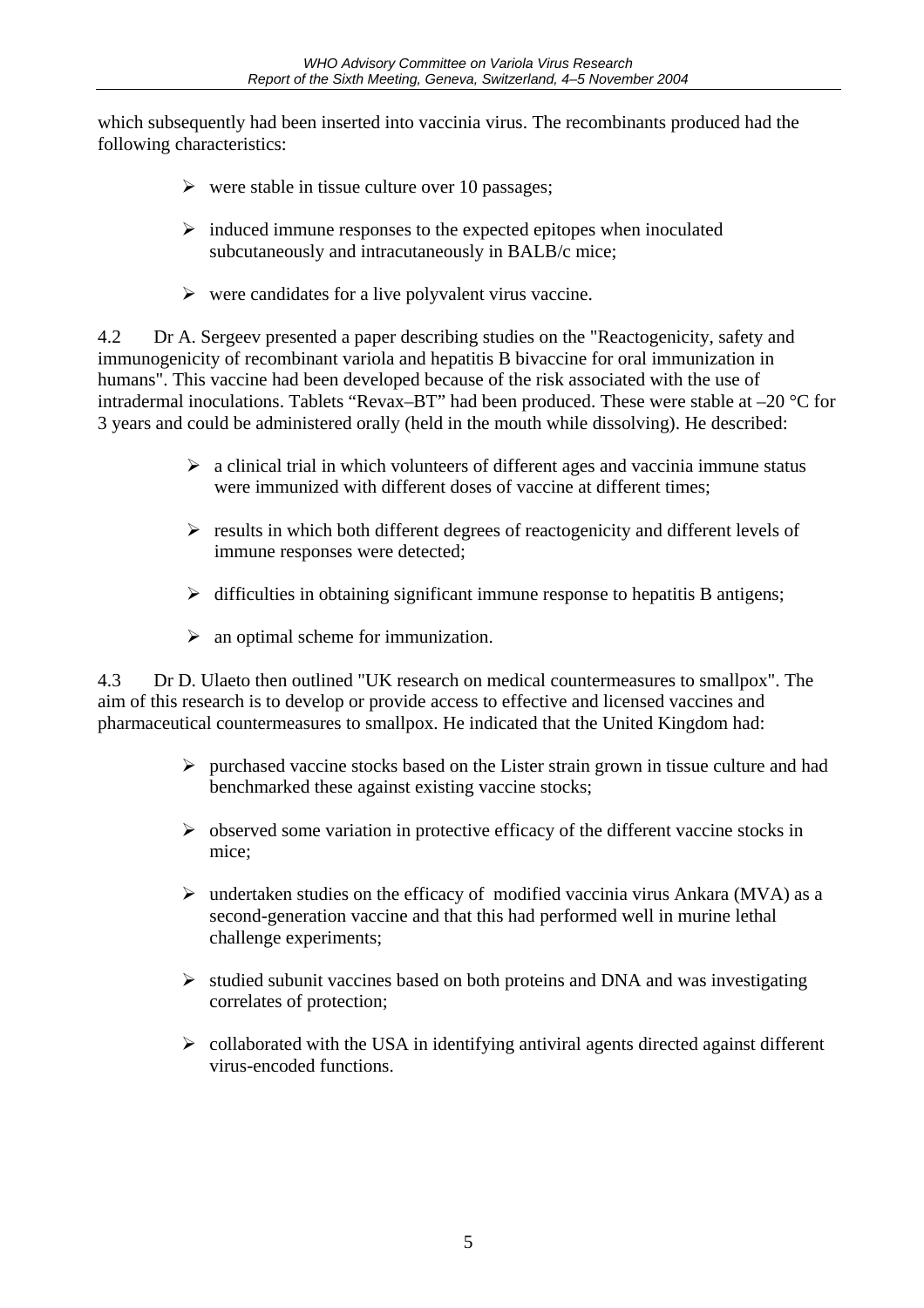#### **5. Sequence analysis of variola virus DNA**

5.1 Dr J. Esposito and Dr I. Damon gave respective presentations on "Sequence diversity, clues to the origin and virulence differences of variola virus" and "Inferring the phylogeny of variola virus from genomic single nucleotide polymorphisms (SNPs) analysis – future diagnostic applications". These presentations approached phylogenetic analysis of variola virus from different directions and were based on sequence information of whole genomes available for different strains. It was stated that:

- $\geq 40$  complete variola virus genome sequences had now been determined and that a manuscript describing these had been prepared for publication;
- $\triangleright$  three main clades of virus show an evolutionary history from west African major strains to Alastrim minor to Asian major strains. The latter contained a subclade of non-west-African major and minor variants;
- $\triangleright$  areas of gene/sequence losses are located within the left and right end regions of the genome. Gene loss (negative selection) suggests that variola major preceded the variola minor viruses;
- $\triangleright$  SNPs could be used to map diversity and identify possible virulence factors. A number of candidate proteins, including immunomodulators and transcription factors might be involved in the major to minor virulence changes;
- $\triangleright$  SNPs could be used to establish a sequence matrix for the production of phylogenetics trees based on clustal analysis. These trees were not significantly different to those based on whole genome information;
- $\triangleright$  analysis of the SNP matrix indicates that variola major and Alastrim minor diverged from a common ancestor and evolved independently. West African variola virus strains from the collection have a common ancestry with the Brazilian Alastrim minor strains;
- $\triangleright$  SNP matrix analysis could be used in future diagnostic applications.

5.2 The Advisory Committee then considered what further essential research on diagnosis and sequence analysis required access to live variola virus. It was noted that the researchers involved had produced a considerable amount of information and that this could be used for diagnosis, detection, strain differentiation and forensic analysis. However, the Committee's view was that no further essential research that required access to live variola virus was needed in these areas. A view was expressed that access to live virus was still needed to provide material to produce standardized reagents for diagnostic and other tests, however, in the main, there would be no significant impact on public health if further work in this area was curtailed.

5.3 There were three provisos. First, the virus isolates in the United States and Russian repositories have very little overlap and so a case could be made to sequence more Russian strains. Second, further studies on the diversity of orthopoxviruses, and variola viruses in particular, could facilitate the development of animal models to show that these are faithful representations of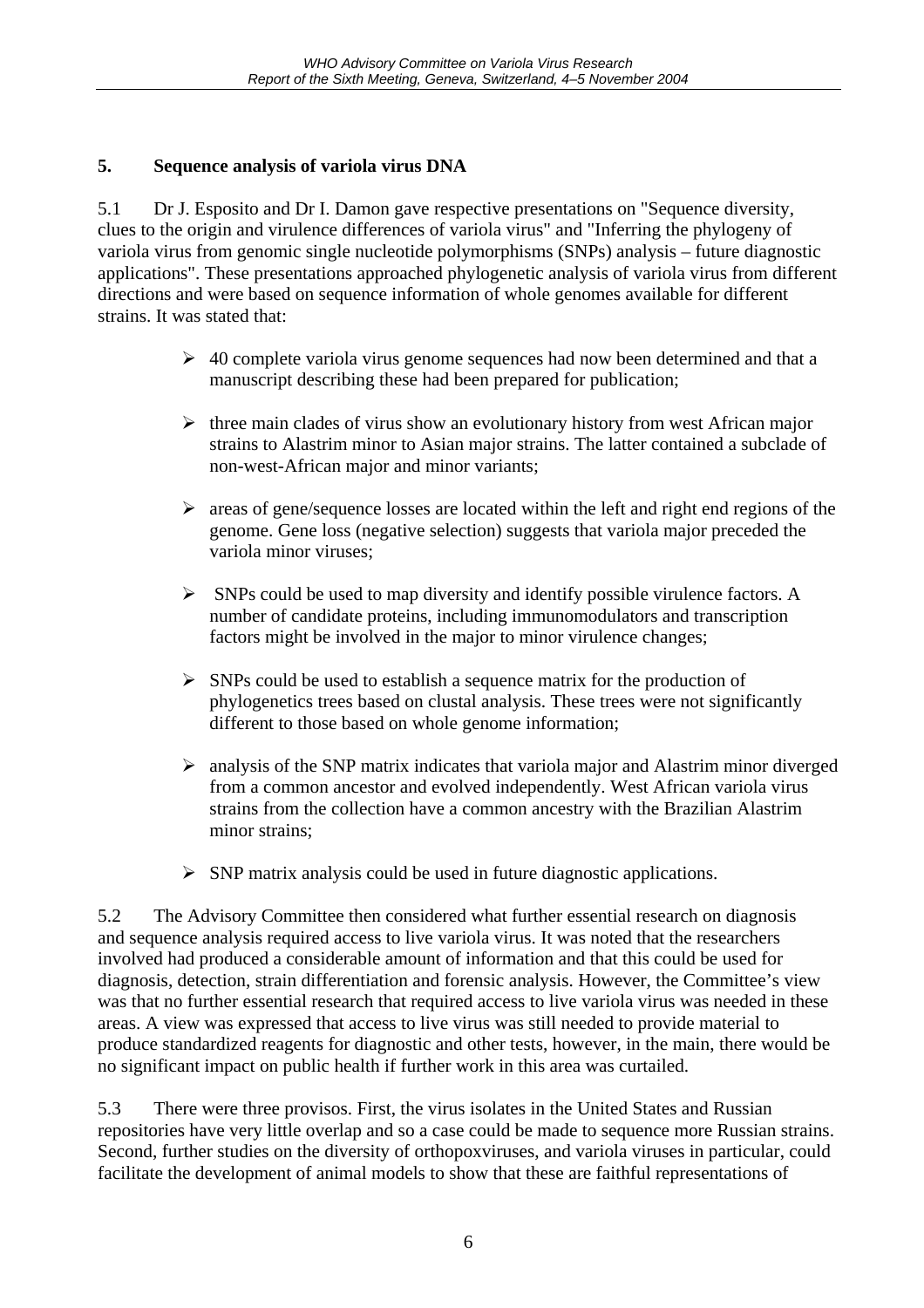human smallpox. Last, it was not necessary or possible to provide validated, quality-controlled diagnostic capability for smallpox laboratories in all countries. WHO is willing to facilitate access to diagnostics when needed through the international laboratory networks.

5.4 Subject to assurances on these provisos, the Advisory Committee concluded that no further essential research that necessitated access to live stocks of variola virus was needed to provide additional information on diagnosis, detection and sequence analysis. In so doing, it recommended that scabs from monkeys infected with variola viruses should be retained to validate alternative diagnostic tests.

#### **6. Update on animal models**

6.1 Dr E. Ryabchikova described "Comparative studies of morphologic parameters of viral replication and inflammatory response in chick embryos infected with cowpox and smallpox viruses". She noted that:

- $\geq$  cowpox virus (strain EP-2) and variola virus (strain Ind-3a) produced different amounts of extracellular enveloped virus particles following growth in Vero and chick embryo cells;
- $\triangleright$  cowpox and variola viruses produced different inflammatory responses on chick chorioallantoic membranes (CAM) and these were investigated by electron microscopy;
- $\triangleright$  variola virus can induce apoptosis in leukocytes of the CAM whereas cowpox virus does not.

6.2 Dr P. Jahrling described progress in the development and refinement of the variola virus primate model noting that progress had been slow because of lack of access to the BSL-4 facilities during the past year. He stated that :

- $\triangleright$  intravenous infection of cynomolgous monkeys with high doses of Harper and India strains of variola virus provided the most promising model. The number of lesions produced and biochemical parameters could be related to the input dose;
- $\triangleright$  microarray technologies showed that there were temporally coordinated patterns of gene expression in peripheral blood, involving both up and down regulation, at different post-infection times;
- $\triangleright$  the current animal model created an instant viraemia, which eclipsed the normal incubation and prodromal phases in humans, and that this represented a significant disadvantage. However, it may be possible to refine the model by using different challenge routes (particularly aerosols with large particle sizes or droplets);
- $\triangleright$  the intention was to conduct a serial sacrifice study to fully characterize intermediate stage disease and disease progression parameters;
- $\triangleright$  the object of this work was to build bridges to the intravenous monkeypox model so that this would be acceptable to the United States Food and Drug Administration (FDA) to satisfy their licensing requirements for new antiviral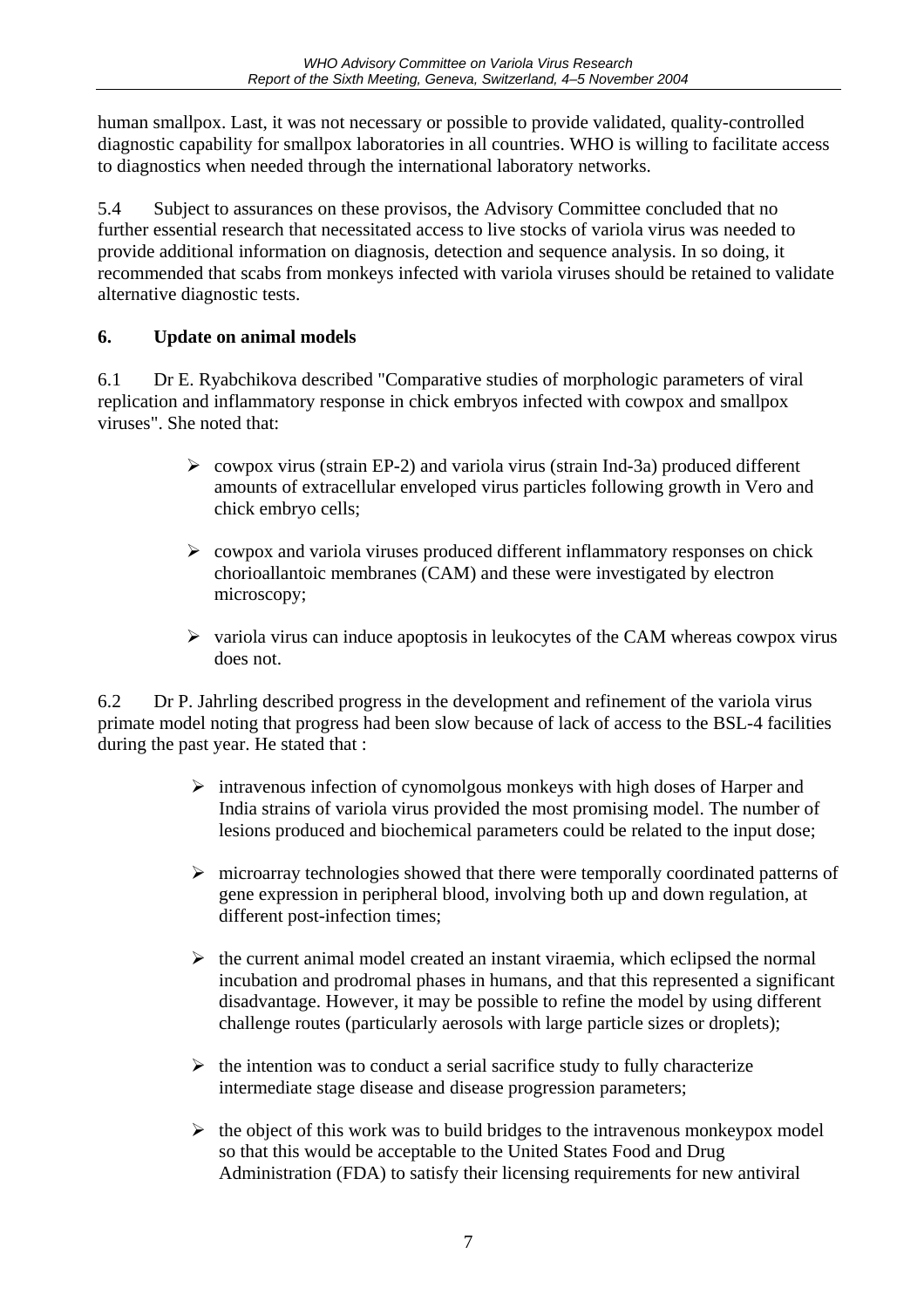compounds and vaccines. Further work was needed to realize this objective but the Advisory Committee was confident that this could be achieved relatively quickly.

#### **7. Review of antiviral candidate drugs**

7.1 Dr J. Huggins introduced a series of presentations that reviewed the status of research on the search of antiviral agents against human pathogenic orthopoxviruses. He noted that:

- $\geq$  some 1700 (out of 2270) potential antiviral compounds from inventories held by the United States National Institute of Allergy and Infectious Diseases (NIAID), Prestwick, GlaxoSmithKline (GSK), Gilead Sciences and Stanford Research Institute (SRI), had been screened for relevant activity. Of these, 74 (4%) have demonstrable activity against vaccinia and cowpox viruses and so warrant further investigation using variola virus;
- $\triangleright$  useful lead compounds, including variola virus morphogenesis inhibitors, have been identified.

7.2 Dr J. Huggins then gave a paper entitled "An update on a search for antivirals against human-pathogenic orthopoxviruses". This was given on behalf of Dr E. Belanov and his colleagues who unfortunately could not attend this meeting. He indicated that:

> $\triangleright$  other compounds including 1,2,4-triazine and N1–oxyadenosine derivatives, with limited toxicity profiles and good antiviral activity against cowpox, vaccinia, monkeypox and ectromelia viruses, have also been identified. These may have different mechanisms of action to cidofovir.

7.3 Finally, Dr J. Huggins described "The evaluation of new chemical entities for orthopoxvirus infections using in vitro screening and animal model systems" during which he noted that:

- $\triangleright$  cidofovir remains the preferred drug candidate and initial results indicate that it can be used for both prophylaxis and post-exposure therapy;
- $\triangleright$  significant progress has been made towards gaining an FDA license for cidofovir based on the new Animal Efficacy Rule, which allows approval of an antiviral compound based on demonstration of efficacy in animal models where human clinical trials are not possible. Licensure according to this rule, originally developed for animal toxicity studies, requires application of good laboratory practices (GLP) standards and the United States Army Medical Research Institute for Infectious Diseases (USAMRIID) scientists have gone to considerable efforts to develop protocols and to upgrade laboratory equipment in order to comply with these standards. Discussions are under way with the FDA to allow documentation of efficacy, in both the monkeypox and variola virus lesional primate models, using reduced mortality, lesion counts, and viral load as indicators. The new rule might circumvent the need, for the purpose of licensing new antiviral drugs, of an animal model of smallpox that closely resembles clinical disease in humans.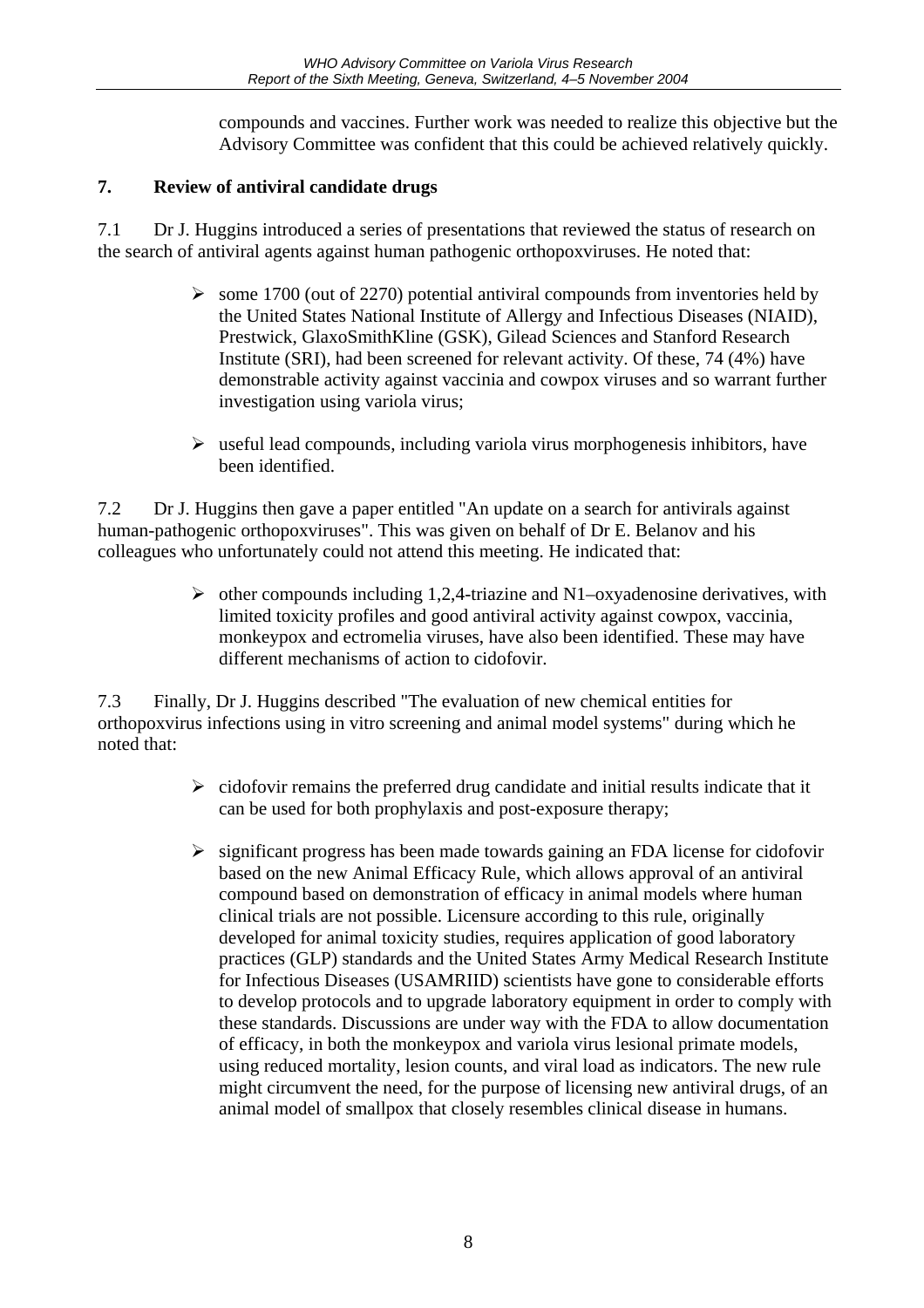- $\triangleright$  considerable work has been done on cidofovir administrated orally, which is showing useful efficacy parameters and which can be used to provide supporting data for bridging between animal and human studies;
- $\triangleright$  cidofovir treatment was shown to decrease viral load and improve outcome measured by morbidity and mortality. There is an Investigational New Drug (IND) application advocating the use of cidofovir for the treatment of adverse reactions to vaccinia immunization that is refractile to treatment with vaccinia immune globulin (VIG);
- $\triangleright$  access to variola virus recombinants expressing green fluorescent protein would greatly facilitate and accelerate the drug screening programme.

7.4 Dr D. Kalman described his research on the involvement of host tyrosine kinases of the Abl and Src subfamilies in infections caused by pathogenic *E. coli* and orthopoxviruses. Tyrosine kinases have long been recognized to become dysregulated during oncogenic transformation. For example, dysregulation of Abl causes chronic myelogenous leukemia (CML). Importantly, relatively specific inhibitors have been developed and are currently used to treat such cancers in humans. One of these, Gleevec<sup>®</sup>, is used to treat CML, and is relatively free of toxic side-effects even with protracted administration, and is commercially available.

7.5 Dr Kalman provided evidence that motility of vaccinia virus and release of infectious particles from cells, processes important for dissemination of poxvirus infections in vivo, depend on Src and Abl kinases. Accordingly, evidence was presented showing that Gleevec® reduced release of infectious particles in vitro, and reduced vaccinia viral load in infected mice by some 5 orders of magnitude.

7.6 Dr Kalman suggested that drugs such as Gleevec® may be useful in treating poxvirus infection or complications associated with vaccination, a possibility currently being tested. Thus, these results represent the development of a commercially available and relatively safe antiviral treatment strategy to complement cidofovir. Dr Kalman raised the possibility that the general strategy of using such inhibitors may be applicable to a broad range of human pathogens, and that because these drugs affect host and not pathogen, they are less likely to engender resistance compared with conventional drugs directed at microbial targets.

#### **8. Proposed revisions of the 1994 recommendations of the Ad Hoc Committee on Orthopoxviruses**

8.1 Dr R. Wittek gave the background to the proposed revisions of the 1994 recommendations of the Ad Hoc Committee on Orthopoxvirus Infections. He indicated that the Ad Hoc Committee had mandated the WHO Advisory Committee on Variola Virus Research to provide expert opinion and advice to WHO on issues that related to the distribution of variola virus DNA, the simultaneous handling of variola virus and other orthopoxviruses, in vitro synthesis of variola virus DNA and mutagenesis of orthopoxvirus DNA, the expression of individual variola virus genes in other orthopoxviruses and the generation of a variola virus expressing the green fluorescent marker protein. After extensive discussion the Advisory Committee provided the following advice and recommendations.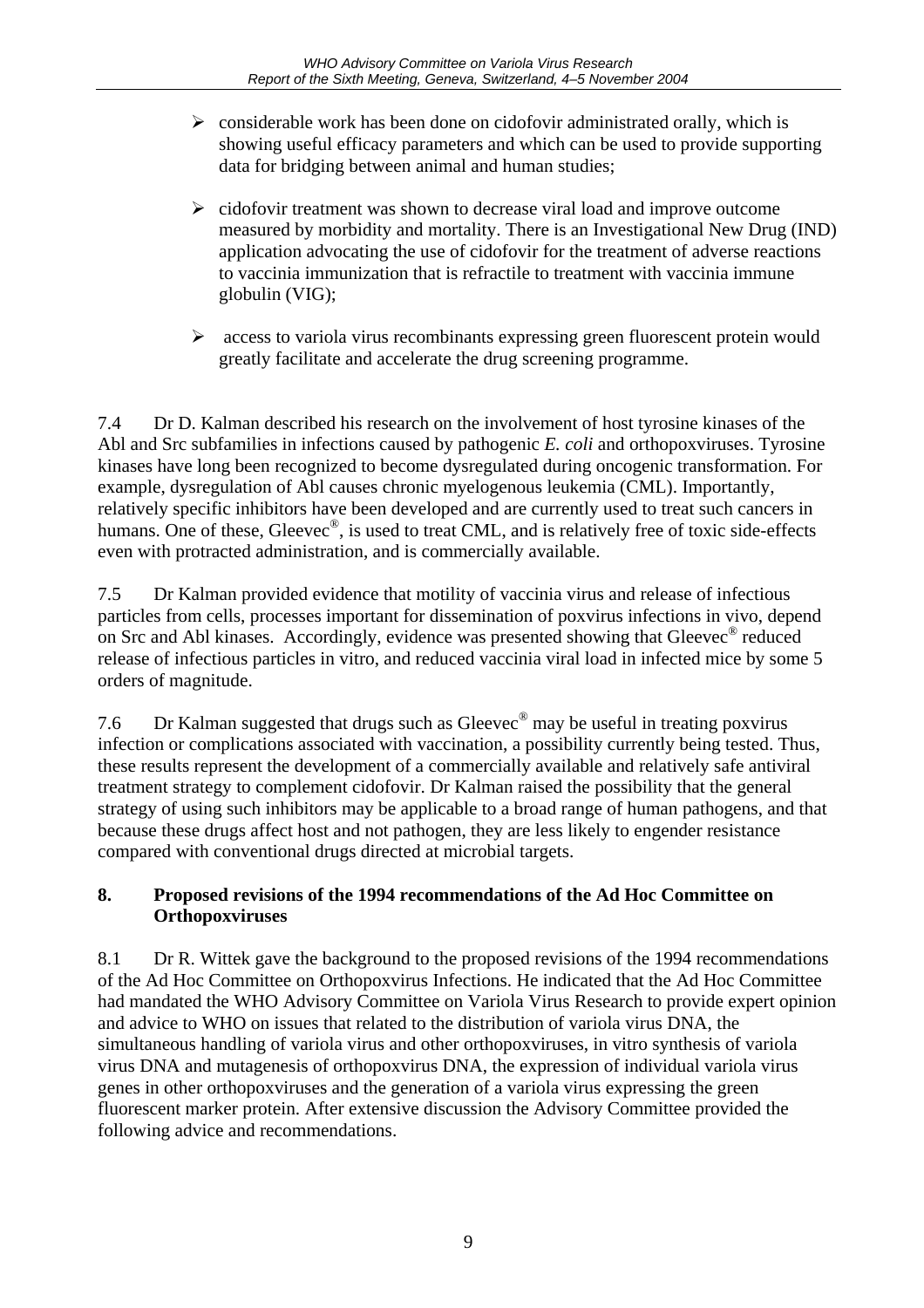- 8.2 Distribution of variola virus DNA
	- $\triangleright$  Fragments of variola virus DNA, not exceeding 500 base pairs in length, may be distributed between identified laboratories for use as positive controls or standards in diagnostic kits, providing collectively they do not exceed 20% of the total genome size. In accordance with the 1994 Ad Hoc Committee recommendations, larger fragments of variola virus DNA, collectively not exceeding 20% of the total genome size, may be obtained from either one of the two WHO Collaborating Centres holding variola virus, provided WHO has granted permission.
	- $\triangleright$  Full-length genomic variola virus DNA may be exchanged between the two WHO Collaborating Centres holding variola virus subject to export/import approval from the regulatory authorities.
	- $\triangleright$  DNA chips containing multiple, short variola virus DNA fragments up to 100 nucleotides in size, covalently bound to a solid support, may be produced and distributed for genome sequencing, even if the total amount of DNA on the chip represents more than 20% of the variola virus genome. If, for the production of chips, oligonucleotides are synthesized in solution rather than directly on a solid support, then both their synthesis and use cannot take place in laboratories where orthopoxviruses are handled.
	- 8.3 Simultaneous handling of variola virus and other orthopoxviruses
		- $\triangleright$  Variola virus can only be handled under BSL-4 conditions in the existing WHO Collaborating Centres holding variola virus. Other orthopoxviruses can be handled simultaneously in the same BSL-4 laboratory to facilitate drug screening providing this does not involve co-infection of cells and providing all infected materials are properly decontaminated and disposed of at the end of the experiment.
	- 8.4 In vitro synthesis of variola virus DNA and mutagenesis of orthopoxvirus DNA
		- $\triangleright$  Attempts to synthesize full-length variola virus genomes or infectious variola viruses from smaller DNA fragments are strictly forbidden.
		- $\triangleright$  In vitro synthesis of variola virus DNA, or any DNA encoding a variola virus polypeptide, where the length of the DNA exceeds 500 base pairs requires approval from WHO. Similarly, mutagenesis of orthopoxvirus DNA of larger than 500 base pairs, with the aim of producing the corresponding variola virus DNA sequence again requires permission from WHO. Under no circumstances can laboratories, other than the WHO Collaborating Centres hosting the variola virus repositories, hold DNA comprising more than 20% of the total genome.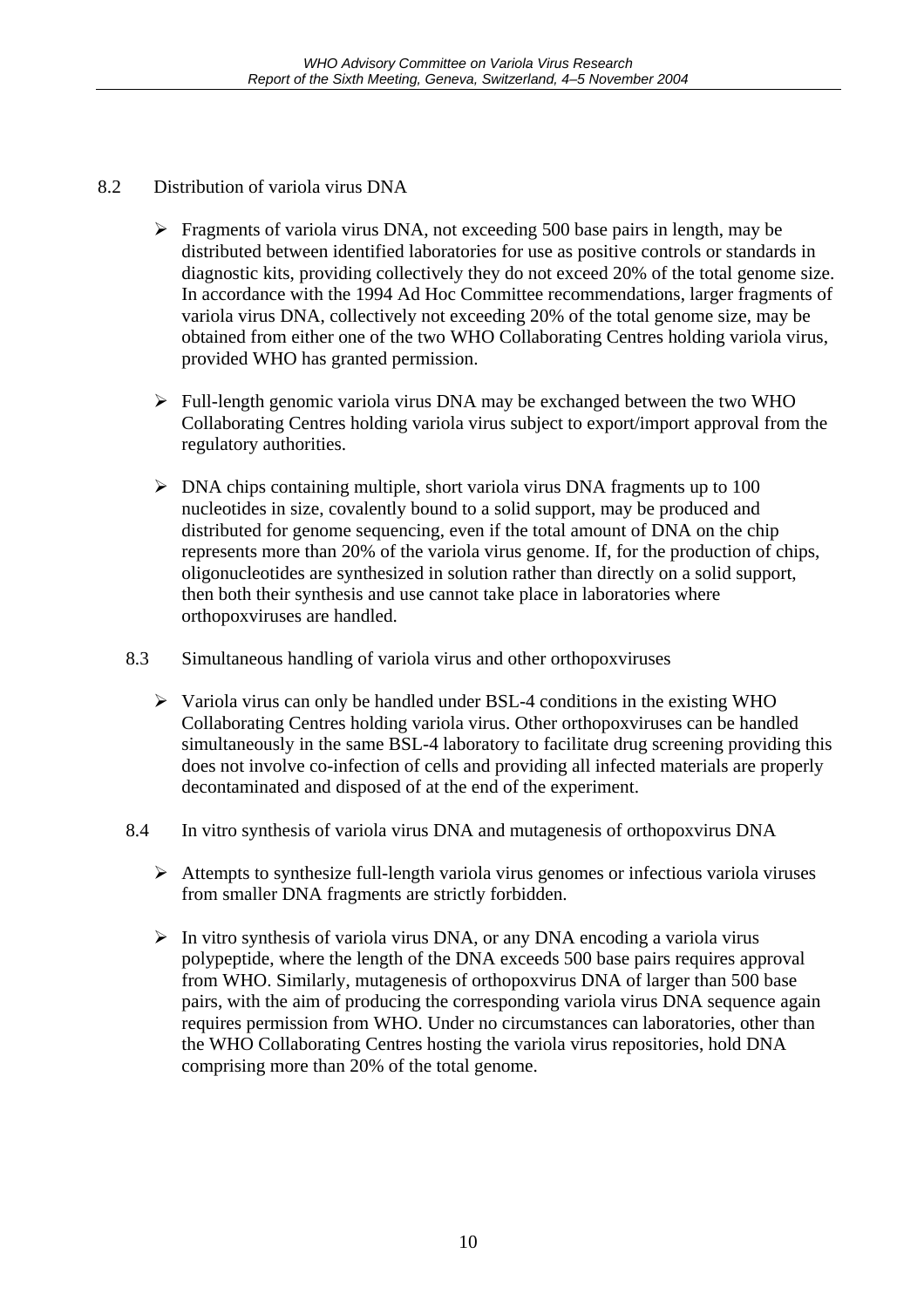- 8.5 Expression of individual variola virus genes in other orthopoxviruses
	- $\triangleright$  The Advisory Committee emphasized that this work should be done exclusively for public benefit, to obviate the use of live variola virus and facilitate antiviral drug and vaccine development. It recommended that the expression of natural or engineered variola virus genes in orthopoxvirus vectors might be permitted if:
		- the research protocols and risk assessments are reviewed for biosafety and recombinant DNA concerns and approved by appropriate institutional authorities and WHO in accordance with national regulations and WHO resolutions and recommendations;
		- those generating and handling such recombinant viruses should have their smallpox vaccination status approved by their national and institutional authorities;
		- not more than one variola virus gene is inserted into the virus vector. Any proposal to insert more than one variola virus gene into an orthopoxvirus must be considered by the WHO Advisory Committee on Variola Virus Research and approved by WHO;
		- the experiments are performed at BSL-3 or higher containment and consideration is given to the use of high-efficiency particulate air (HEPA) filtration of exhausted air as an additional biosafety requirement for these laboratories;
		- work with such recombinant viruses is done in a laboratory in which no other orthopoxvirus is present.

#### 8.6 Generation of a variola virus expressing the green fluorescent marker protein

The Advisory Committee noted that this work was needed to accelerate the screening for antiviral compounds and that this would reduce the time that laboratory workers are handling live variola virus. In addition, it was noted that expression of the green fluorescent marker protein in other orthopoxviruses has not resulted in increased virus virulence.

The Advisory Committee recommended that the proposed work should proceed providing:

- $\triangleright$  a compelling justification for producing such viruses is provided to the Scientific Sub-Committee of the WHO Advisory Committee on Variola Virus Research. This committee will then recommend approval/disapproval of the project by WHO;
- $\triangleright$  a detailed risk analysis is performed to demonstrate that insertion of the marker gene is very unlikely to increase the virulence of the derivative variola virus;
- $\triangleright$  the research for which the derivative virus is produced is specified and limited and the viral reagent is destroyed once the immediate objectives have been achieved.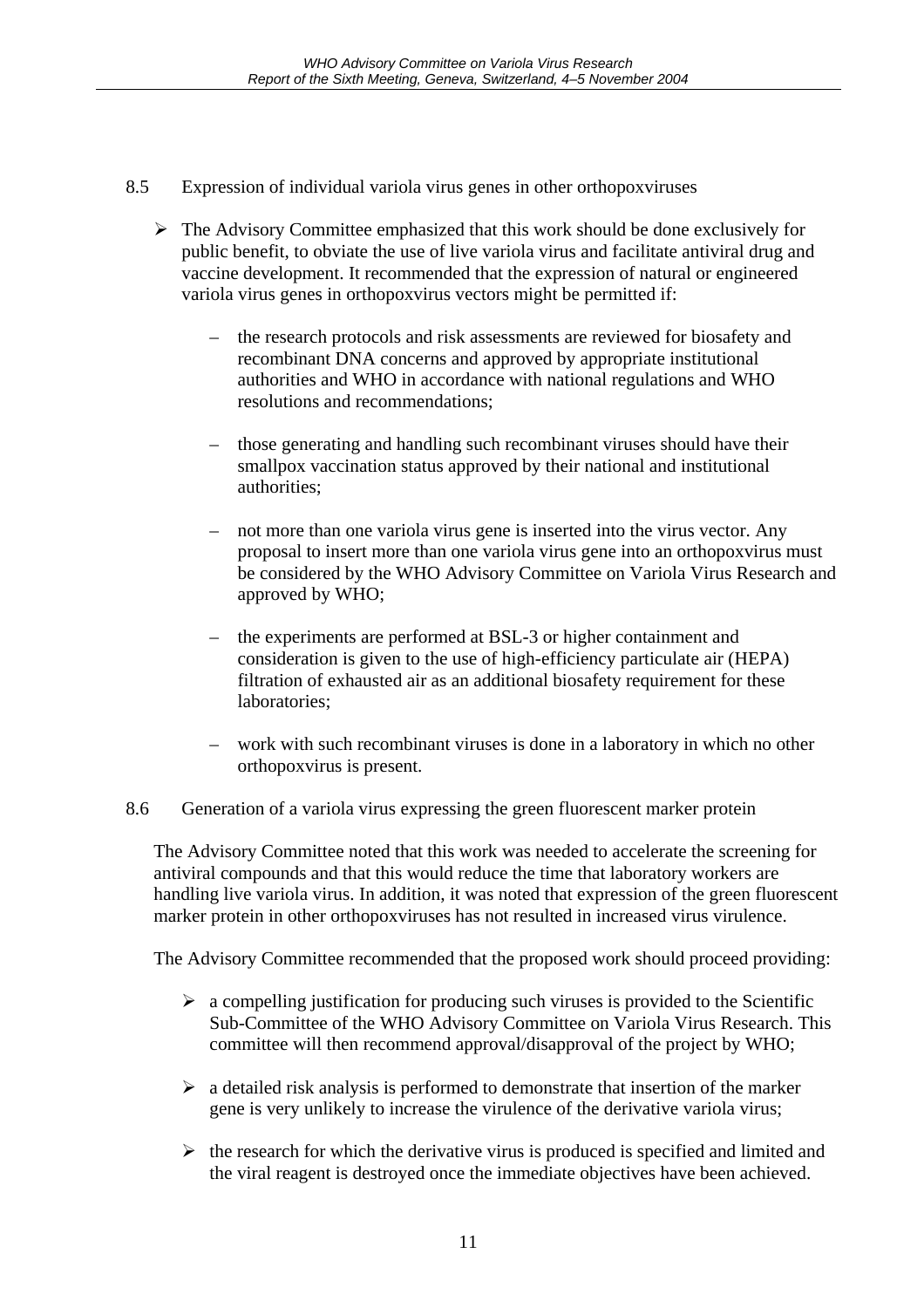#### **Annex 1. Agenda**

#### **4 November 2004**

- 9:00–9:05 Welcome, Purpose of Meeting
- 9:05–9:15 Report of the Secretariat D. Lavanchy
- 9:15–9:45 Update on variola virus strains in collection
	- Update on the variola virus stocks in the Russian collection – L. Sandakhchiev (VECTOR – Russian Federation)
	- Update on the variola strains at the WHO Collaborating Centre – I. Damon (Centers for Disease Control and Prevention – USA)
- $09:45-10:15$  Update on diagnostic assays
	- Review and update on reagents and diagnostics: nucleic acids, preparing for FDA review, and monoclonal characterization – I. Damon (Centers for Disease Control and Prevention – USA)
	- Detection of orthopoxviruses and simultaneous identification of smallpox virus *–* H. Meyer (Institute of Microbiology of the Bundeswehr – Germany)
- 10:15–10:45 Tea/coffee break
- 10:45–11:00 Update on diagnostic assays (continued)
	- Oligonucleotide microarray in differentiation of orthopox and herpesviruses – V. Mikhailovich (Engelhardt Institute of Molecular Biology – Russian Federation)
- 11:00–11:30 Update on antibodies
	- Human combinatorial antibodies against orthopoxviruses – N. Tikunova (VECTOR – Russian Federation)
	- Cross-reactive neutralizing monoclonal antibodies to the orthopoxviruses – V. Loktev (VECTOR – Russian Federation)

#### 11:30–12:00 Update on vaccines

- Creation of the candidate live polyvalent vaccine against human immunodeficiency virus, hepatitis B virus, and orthopoxviruses – S. Shchelkunov (VECTOR – Russian Federation)
- The study of reactogenicity, safety and immunogenicity of recombinant variola and hepatitis B bivalent vaccine for oral administration in humans – A. Sergeev (VECTOR– Russian Federation)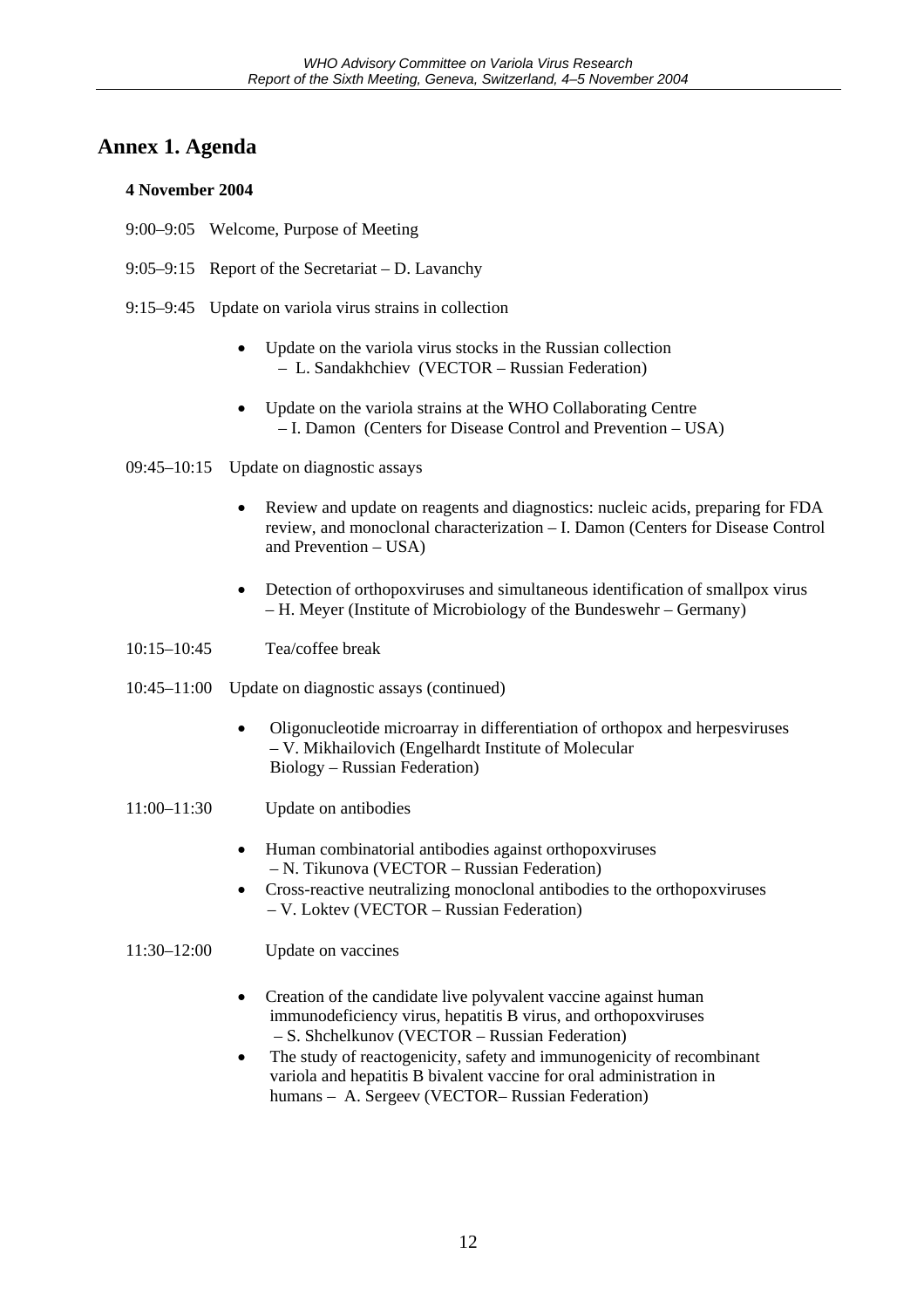#### **4 November 2004 (continued)**

- 12:00–12:30 Sequence analysis of variola virus DNA
	- Sequence diversity clues to the origin and virulence differences of variola virus – J. Esposito (Centers for Disease Control and Prevention – USA)
- 12:30–13:45 Lunch
- 13:45–14:15 Sequence analysis of variola virus DNA (continued)
	- Inferring the phylogeny of variola virus from genomic SNPs analysis future diagnostic applications? – I. Damon (Centers for Disease Control and Prevention – USA)
- 14:15–15:15 Update on animal models
	- Comparative studies of morphologic parameters of viral replication and inflammatory response in chick embryos infected with cowpox and smallpox viruses – E. Ryabchikova (VECTOR – Russian Federation)
	- Title to be announced P. Jahrling (United States Army Medical Research Institute for Infectious Diseases – USA)
- 15:15–15:45 Tea/coffee break
- 15:45–16:00 Review of antiviral candidate drugs
	- Status of research on the treatment of smallpox-like disease in variola and monkeypox primate models with intravenous cidofovir – J. Huggins (United States Army Medical Research Institute for Infectious Diseases – USA)
- 16:00–16:30 Discussion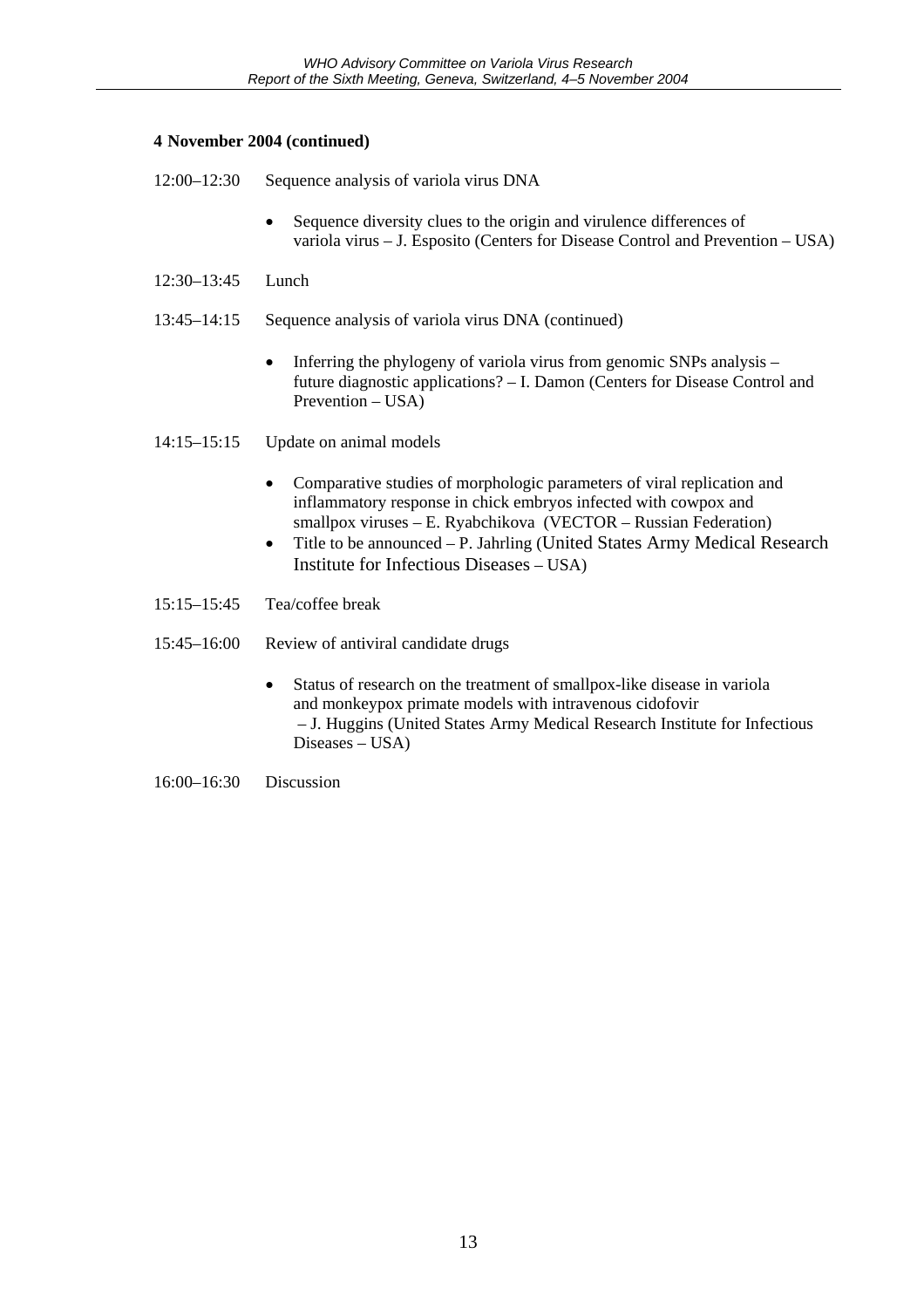#### **5 November 2004**

- 09:00–10:30 Review of antiviral candidate drugs (continued)
	- UK research on medical countermeasures to smallpox *–* D. Ulaeto (Defence Science and Technology Laboratory *–* England)
	- Update on search for antivirals against human-pathogenic orthopoxviruses – E. Belanov (VECTOR – Russian Federation)
	- Evaluation of new chemical entities for orthopoxvirus infections using in vitro screening and animal model systems – J. Huggins (United States Army Medical Research Institute for Infectious Diseases – USA)
	- Disabling orthopoxyiruses: from cell biology to a translational strategy – D. Kalman (Emory University – USA)
- 10:30–11:00 Tea/coffee break
- 11:00–12:00 Proposed revisions of the 1994 recommendations of the Ad hoc Committee on Orthopoxvirus Infections
	- Introduction R. Wittek
	- Discussion
- 12:00–13:30 Lunch
- 13:30–15:00 General discussion and preparation of draft recommendations
- 15:00–15:30 Tea/coffee break
- 15:30–17:00 Consensus on recommendations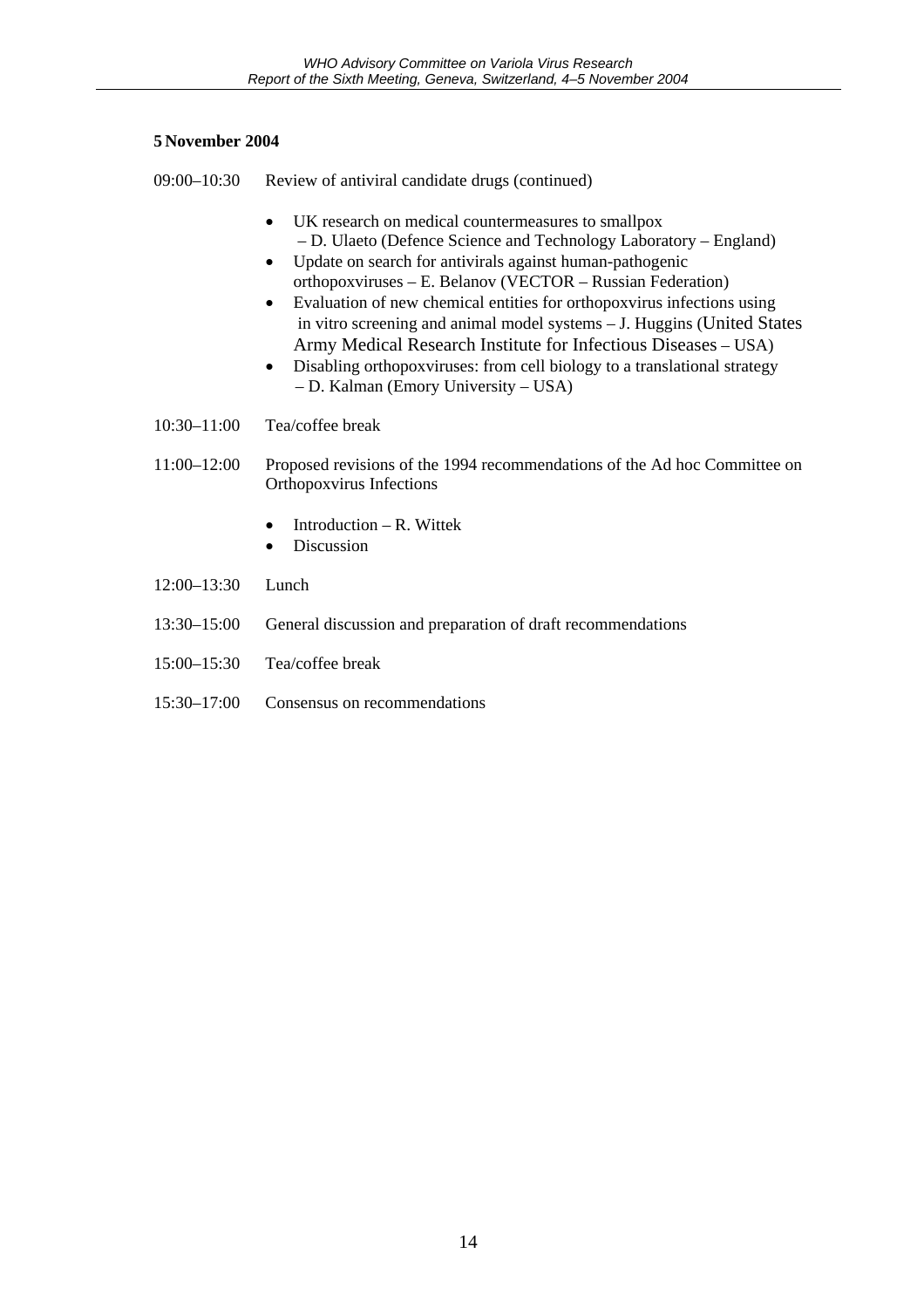### **Annex 2. List of participants**

#### **Advisory Committee**

**Dr Isao Arita**, Chairman, Agency for Cooperation in International Health, Kumamoto City, Kumamoto, Japan

**Dr Robert Drillien**, Institut de Génétique et de Biologie Moleculaire et Céllulaire, Illkirch,Cedex, France

**Dr Mariano Esteban,** Director, Centro Nacional de Biotecnologia, Campus Universidad Autonoma, Cantoblanco, Madrid, Spain

**Dr David H. Evans,** Professor and Chair, Medical Microbiology and Immunology, University of Alberta Edmonton, Alberta, Canada

**Dr James Hughes,** Director, National Center for Infectious Diseases, Centers for Disease Control and Prevention, Atlanta, USA

**Dr Shashi Khare,** Microbiology Department, National Institute of Communicable Diseases, New Delhi, India

**Professor Georg Pauli,** Zentrum für Biologische Sicherheit (ZBS) Hochpathogene virale Erreger (ZBS 1) Berlin, Germany

**Dr André D. Plantinga,** Netherlands Vaccine Institute, Bilthoven, Netherlands

**Dr Tony Robinson,** Senior Principle Research Scientist, CSIRO Sustainable Ecosystems, Canberra, Australia

**Dr Li Ruan,** Laboratory Chief, Institute for Viral Disease Control and Prevention, Chinese Center for Disease Control and Prevention, Beijing, China

**Professor Lev S. Sandakhchiev,** Director General, State Research Center of Virology and Biotechnology, VECTOR, Novosibirsk Region, Russian Federation

**Dr Hermann Schatzmayr,** Head, Virology Department, Instituto Oswaldo Cruz, Rio de Janeiro, Brazil

**Professor Geoffrey L. Smith,** Wellcome Trust Principal Research Fellow, Department of Virology, Faculty of Medicine, Imperial College London, London, England

**Dr Robert Snoeck,** Senior Researcher, Katholieke Universiteit Leuven, Rega Institute, Minderbroedersstraat, Leuven, Belgium

**Professor Robert Swanepoel,** Special Pathogens Unit, National Institute for Virology, Sandringham, South Africa

**Professor Muyembe Tamfum,** Director, Institut National de Recherche Bio-Médicale (INRB), Kinshasa, Democratic Republic of the Congo

**Professor Dr Prasert Thongcharoen,** Division of Virology, Department of Microbiology, Faculty of Medicine Siriraj Hospital, Bangkok, Thailand

**Dr Henda Triki,** Chief, Laboratory of Clinical Virology, Institut Pasteur de Tunis, Tunis, Tunisia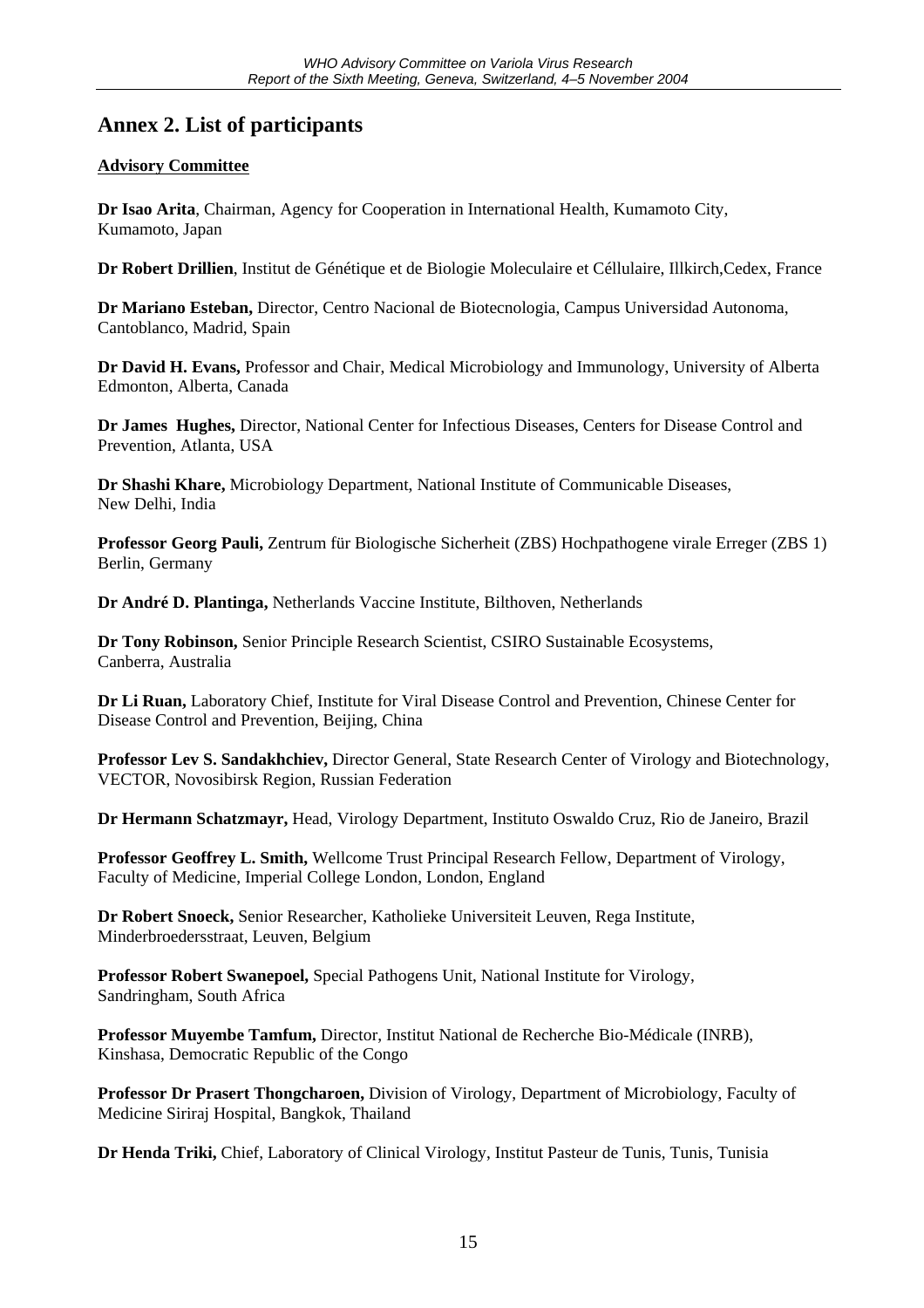#### **Advisers to the Committee**

**Dr Antonio Alcami,** Centro Nacional de Biotecnologia, CSIC Campus Universidad Autonoma, Madrid, Spain

**Dr Inger K. Damon**, Poxvirus Section, Viral Exanthems and Herpesvirus Branch/DVRD/NCID, Centers for Disease Control and Prevention, Atlanta, USA

**Dr Joseph J. Esposito,** Coordinator of Collaborative Research, Centers for Disease Control and Prevention, Atlanta, USA

**Dr Daniel Garin,** Head of Virology Lab, Centre de Recherche du Service de Santé des Armées (CRSSA), Grenoble, France

**Dr Donald A. Henderson (unable to attend),** Director Johns Hopkins Center for Civilian Biodefense Studies, School of Hygiene and Public Health, Baltimore, Maryland, USA

**Dr John W. Huggins,** Chief, Department of Viral Therapeutics, Virology Division, United States Army Medical Research Institute of Infectious Diseases (USAMRIID), Maryland, USA

**Dr Lauren Iacono-Connors (unable to attend),** Senior Advisor to the Center Director, Center for Biologics Evaluation and Research (CBER), Food and Drug Administration, Maryland, USA

**Dr Peter B. Jahrling,** Principal Scientific Advisor, United States Army Medical Research Institute of Infectious Diseases (USAMRIID), Maryland, USA

**Dr Ichiro Kurane,** Director**,** Department of Virology, National Institute of Infectious Diseases, Tokyo, Japan

**Dr Brian Mahy,** Scientific Research Advisor, National Center for Infectious Diseases, Centers for Disease Control and Prevention, Atlanta, USA

**Dr Michael Merchlinsky,** Senior Investigator, Food and Drug Administration (FDA), Office of Vaccines Research and Review, Division of Viral Products/Laboratory of DNA Viruses, Maryland, USA

**Dr Bernard Moss,** NIAID, National Institute of Health, Maryland, USA

**Dr Elena I. Ryabchikova,** Head, Laboratory of Ultrastructure Studies and Pathomorphology, State Research Center of Virology and Biotechnology VECTOR, Novosibirsk region, Russian Federation

**Professor Alexandr N. Sergeev,** Head, Department of Experimental Aerobiology Research, State Research Center of Virology and Biotechnology VECTOR, Novosibirsk region, Russian Federation

**Professor Sergei N. Shchelkunov,** Head, Department of Molecular Biology of Genomes, State Research Center of Virology and Biotechnology, VECTOR, Novosibirsk Region, Russian Federation

**Dr Nina V. Tikunova,** Head, Laboratory of Recombinant Proteins, State Research Center of Virology and Biotechnology VECTOR, Novosibirsk region, Russian Federation

**Dr David Ulaeto**, Scientific Leader, Defence Science and Technology Laboratory, Ministry of Defence Porton Down, Wiltshire, England